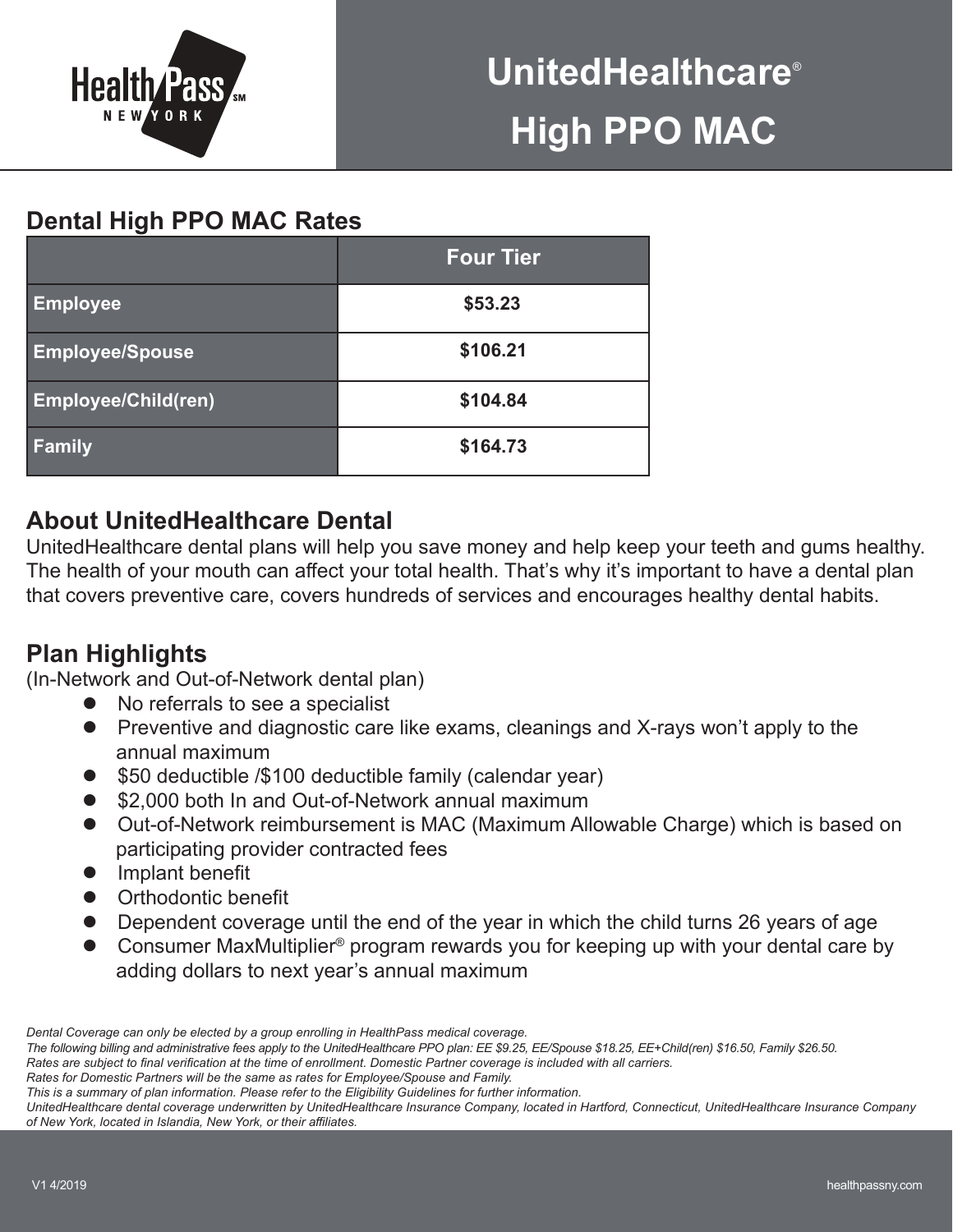03/13 ©2013-2014 United HealthCare Services, Inc

The Prenatal Dental Care (not available in WA) and Oral Cancer Screening programs are covered under this plan.

*The material contained in the above table is for informational purposes only and is not an offer of coverage. Please note that the above table provides only a brief, general description of coverage and does not constitute a contract. For a complete listing of your coverage, including exclusions and limitations relating to your coverage, please refer to your Certificate of Coverage or contact your benefits administrator. If differences exist between this Summary of Benefits and your Certificate of Coverage/benefits administrator, the certificate/benefits administrator will govern. All terms and conditions of coverage are subject to applicable state and federal laws. State mandates regarding benefit levels and age limitations may supersede plan design features.*

\*\*\*The benefit percentage applies to the schedule of maximum allowable charges. Maximum allowable charges are limitations on billed charges in the geographic area in which the expenses are incurred.

In accordance with the Illinois state requirement, a partner in a Civil Union is included in the definition of Dependent. For a complete description of Dependent Coverage, please refer to your Certificate of Coverage.

*UnitedHealthcare Dental Options PPO Plan is either underwritten or provided by: United HealthCare Insurance Company, Hartford, Connecticut; United HealthCare Insurance Company of New York, Hauppauge, New York; Unimerica Insurance Company, Milwaukee, Wisconsin; Unimerica Life Insurance Company of New York, New York, New York or United HealthCare Services, Inc.*

| UnitedHealthcare Insurance Company of New York (30400)®<br><b>Dental Plan</b>                                     |                                         |                                           |                                                                   |                                  |  |
|-------------------------------------------------------------------------------------------------------------------|-----------------------------------------|-------------------------------------------|-------------------------------------------------------------------|----------------------------------|--|
| <b>Voluntary Options PPO 20 / covered dental services</b><br>1H829/MAC<br>NON-ORTHODONTICS<br><b>ORTHODONTICS</b> |                                         |                                           |                                                                   |                                  |  |
|                                                                                                                   | <b>NETWORK</b>                          | NON-NETWORK                               | <b>NETWORK</b>                                                    | NON-NETWORK                      |  |
| <b>Individual Annual Deductible</b>                                                                               | \$50                                    | \$50                                      | \$0                                                               | \$0                              |  |
| <b>Family Annual Deductible</b>                                                                                   | \$100                                   | \$100                                     | \$0                                                               | \$0                              |  |
| Maximum (the sum of all Network and Non-Network benefits will not exceed<br>Annual maximum)                       | \$2,000 per person per<br>Calendar Year | \$2,000 per person per<br>Calendar Year   | \$500 per person per<br>Lifetime                                  | \$500 per person per<br>Lifetime |  |
| New enrollee's waiting period                                                                                     | None                                    |                                           |                                                                   |                                  |  |
| Annual deductible and annual maximum benefit applies to preventive and diagnostic<br><b>services</b>              |                                         |                                           | No                                                                |                                  |  |
| <b>Annual Deductible Applies to Orthodontic Services</b>                                                          |                                         |                                           | No                                                                |                                  |  |
| <b>Orthodontic Eligibility Requirement</b>                                                                        |                                         |                                           | Child Only (Up to Age 19)                                         |                                  |  |
| <b>CMM-Annual Roll-Over</b>                                                                                       | Yes                                     |                                           |                                                                   |                                  |  |
| <b>COVERED SERVICES *</b>                                                                                         | <b>NETWORK PLAN</b><br>PAYS**           | <b>NON-NETWORK PLAN</b><br><b>PAYS***</b> |                                                                   | <b>BENEFIT GUIDELINES</b>        |  |
| <b>DIAGNOSTIC SERVICES</b>                                                                                        |                                         |                                           |                                                                   |                                  |  |
| Periodic Oral Evaluation                                                                                          |                                         |                                           | See Exclusions and Limitations section for benefit<br>guidelines. |                                  |  |
|                                                                                                                   | 100%                                    | 90%                                       |                                                                   |                                  |  |
| Radiographs                                                                                                       | 100%                                    | 90%                                       |                                                                   |                                  |  |
| Lab and Other Diagnostic Tests                                                                                    | 100%                                    | 90%                                       |                                                                   |                                  |  |
| <b>PREVENTIVE SERVICES</b>                                                                                        |                                         |                                           |                                                                   |                                  |  |
| Prophylaxis (Cleaning)                                                                                            | 100%                                    | 90%                                       | See Exclusions and Limitations section for benefit<br>guidelines. |                                  |  |
| Fluoride Treatment (Preventive)                                                                                   | 100%                                    | 90%                                       |                                                                   |                                  |  |
| Sealants                                                                                                          | 100%                                    | 90%                                       |                                                                   |                                  |  |
| Space Maintainers                                                                                                 | 100%                                    | 90%                                       |                                                                   |                                  |  |
| <b>BASIC SERVICES</b>                                                                                             |                                         |                                           |                                                                   |                                  |  |
| Restorations (Amalgams or Composite)                                                                              | 80%                                     | 80%                                       | See Exclusions and Limitations section for benefit<br>guidelines. |                                  |  |
| Emergency Treatment/General Services                                                                              | 80%                                     | 80%                                       |                                                                   |                                  |  |
| Simple Extractions                                                                                                | 80%                                     | 80%                                       |                                                                   |                                  |  |
| Periodontics                                                                                                      | <b>Split Class</b>                      | <b>Split Class</b>                        |                                                                   |                                  |  |
| Periodontics - Maintenance                                                                                        | 80%                                     | 80%                                       |                                                                   |                                  |  |
| Endodontics                                                                                                       | 80%                                     | 80%                                       |                                                                   |                                  |  |
| <b>MAJOR SERVICES</b>                                                                                             |                                         |                                           |                                                                   |                                  |  |
| Oral Surgery (incl. surgical extractions)                                                                         | 60%                                     | 60%                                       | See Exclusions and Limitations section for benefit<br>guidelines. |                                  |  |
| Periodontics                                                                                                      | <b>Split Class</b>                      | <b>Split Class</b>                        |                                                                   |                                  |  |
| Periodontics - Non-Surgical                                                                                       | 60%                                     | 60%                                       |                                                                   |                                  |  |
| Periodontics - Surgical                                                                                           | 60%                                     | 60%                                       |                                                                   |                                  |  |
| Periodontics - Osseus Surgery                                                                                     | 60%                                     | 60%                                       |                                                                   |                                  |  |
| Inlays/Onlays/Crowns                                                                                              | 60%                                     | 60%                                       |                                                                   |                                  |  |
| Dentures and Removable Prosthetics                                                                                | 60%                                     | 60%                                       |                                                                   |                                  |  |
| <b>Fixed Partial Dentures (Bridges)</b>                                                                           | 60%                                     | 60%                                       |                                                                   |                                  |  |
| Implants                                                                                                          | 60%                                     | 60%                                       |                                                                   |                                  |  |
| <b>ORTHODONTIC SERVICES</b>                                                                                       |                                         |                                           |                                                                   |                                  |  |
| Diagnose or correct misalignment of the teeth or bite                                                             | 50%                                     | 50%                                       |                                                                   |                                  |  |

# This plan includes a roll-over maximum benefit. Some of the unused portion of your annual maximum may be available in future periods.

\* Your dental plan provides that where two or more professionally acceptable dental treatments for a dental condition exist, your plan bases reimbursement on the least costly treatment alternative. If you and your dentist agreed on a treatment which is more costly than the treatment on which the plan benefit is based, you will be responsible for the difference between the fee for service rendered and the fee covered by the plan. In addition, a pre-treatment estimate is recommended for any

service estimated to cost over \$500; please consult your dentist.

\*\* The network percentage of benefits is based on the discounted fees negotiated with the provider.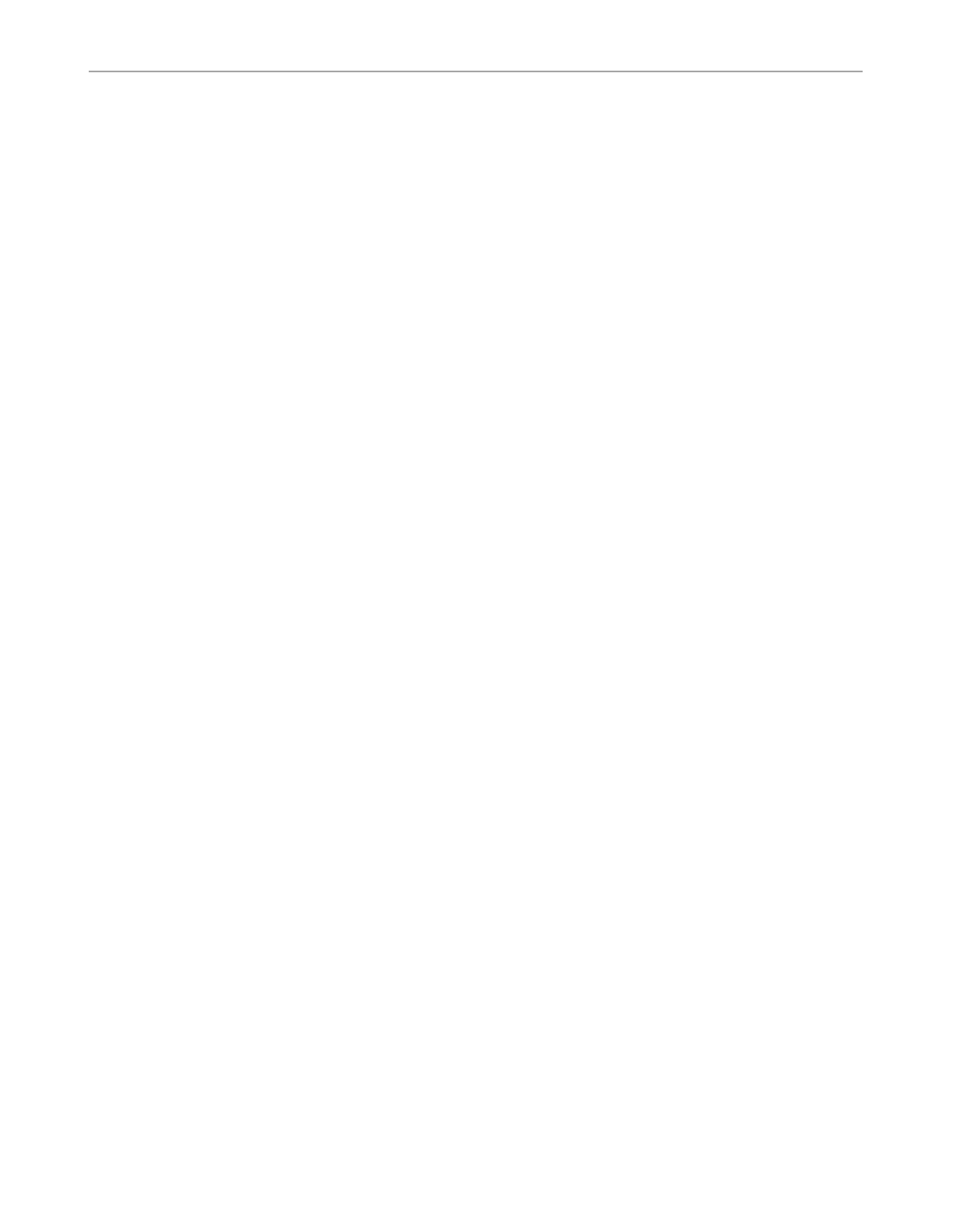## **UnitedHealthcare/Dental Exclusions and Limitations**

Dental Services described in this section are covered when such services are:

### A. Necessary;

- B. Provided by or under the direction of a Dentist or other appropriate provider as specifically described;
- C. The least costly, clinically accepted treatment, and
- D. Not excluded as described in the Section entitled. General Exclusions.

### **GENERAL LIMITATIONS**

- 1 PERIODIC ORAL EVALUATION Limited to 2 times per consecutive 12 months.
- 2 COMPLETE SERIES OR PANOREX RADIOGRAPHS Limited to 1 time per consecutive 36 months.
- 3 BITEWING RADIOGRAPHS Limited to 1 series of films per calendar year.
- 4 EXTRAORAL RADIOGRAPHS Limited to 2 films per calendar year.
- 5 DENTAL PROPHLYAXIS Limited to 2 times per consecutive 12 months.
- 6 FLUORIDE TREATMENTS Limited to covered persons under the age of 16 years, and limited to 2 times per consecutive 12 months.
- 7 SPACE MAINTAINERS Limited to covered persons under the age of 16 years, limited to 1 per consecutive 60 months. Benefit includes all adjustments within 6 months of installation.
- 8 SEALANTS Limited to covered persons under the age of 16 years, and once per first or second permanent molar every consecutive 36 months.
- 9 RESTORATIONS (Amalgam or Composite) Multiple restorations on one surface will be treated as a single filling.
- 10 PIN RETENTION Limited to 2 pins per tooth; not covered in addition to cast restoration.
- 11 INLAYS AND ONLAYS Limited to 1 time per tooth per consecutive 60 months. Covered only when a filling cannot restore the tooth.
- 12 CROWNS Limited to 1 time per tooth per consecutive 60 months. Covered only when a filling cannot restore the tooth.
- 13 POST AND CORES Covered only for teeth that have had root canal therapy.
- 14 SEDATIVE FILLINGS Covered as a separate benefit only if no other service, other than x-rays and exam, were performed on the same tooth during the visit.
- 15 SCALING AND ROOT PLANING Limited to 1 time per quadrant per consecutive 24 months.
- 16 ROOT CANAL THERAPY Limited to 1 time per tooth per lifetime.
- 17 PERIODONTAL MAINTENANCE Limited to 2 times per consecutive 12 months following active or adjunctive periodontal therapy, exclusive of gross debridement.
- 18 FULL DENTURES Limited to 1 time every consecutive 60 months. No additional allowances for precision or semi-precision attachments.
- 19 PARTIAL DENTURES Limited to 1 time every consecutive 60 months. No additional allowances for precision or semi-precision attachments.
- 20 RELINING AND REBASING DENTURES Limited to relining/rebasing performed more than 6 months after the initial insertion. Limited to 1 time per consecutive 12 months.
- 21 REPAIRS TO FULL DENTURES, PARTIAL DENTURES, BRIDGES Limited to repairs or adjustments performed more than 12 months after the initial insertion. Limited to 1 per consecutive 6 months.
- 22 PALLIATIVE TREATMENT Covered as a separate benefit only if no other service, other than the exam and radiographs, were performed on the same tooth during the visit.
- 23 OCCLUSAL GUARDS Limited to 1 guard every consecutive 36 months and only covered if prescribed to control habitual grinding.
- 24 FULL MOUTH DEBRIDEMENT Limited to 1 time every consecutive 36 months.
- 25 GENERAL ANESTHESIA Covered only when clinically necessary.
- 26 OSSEOUS GRAFTS Limited to 1 per quadrant or site per consecutive 36 months.
- 27 PERIODONTAL SURGERY Hard tissue and soft tissue periodontal surgery are limited to 1 quadrant or site per consecutive 36 months per surgical area.
- 28 REPLACEMENT OF COMPLETE DENTURES, FIXED OR REMOVABLE PARTIAL DENTURES, CROWNS, INLAYS OR ONLAYS Replacement of complete dentures, fixed or removable partial dentures, crowns, inlays or onlays previously submitted for payment under the plan is limited to 1 time per consecutive 60 months from initial or supplemental placement. This includes retainers, habit appliances, and any fixed or removable interceptive orthodontic appliances.